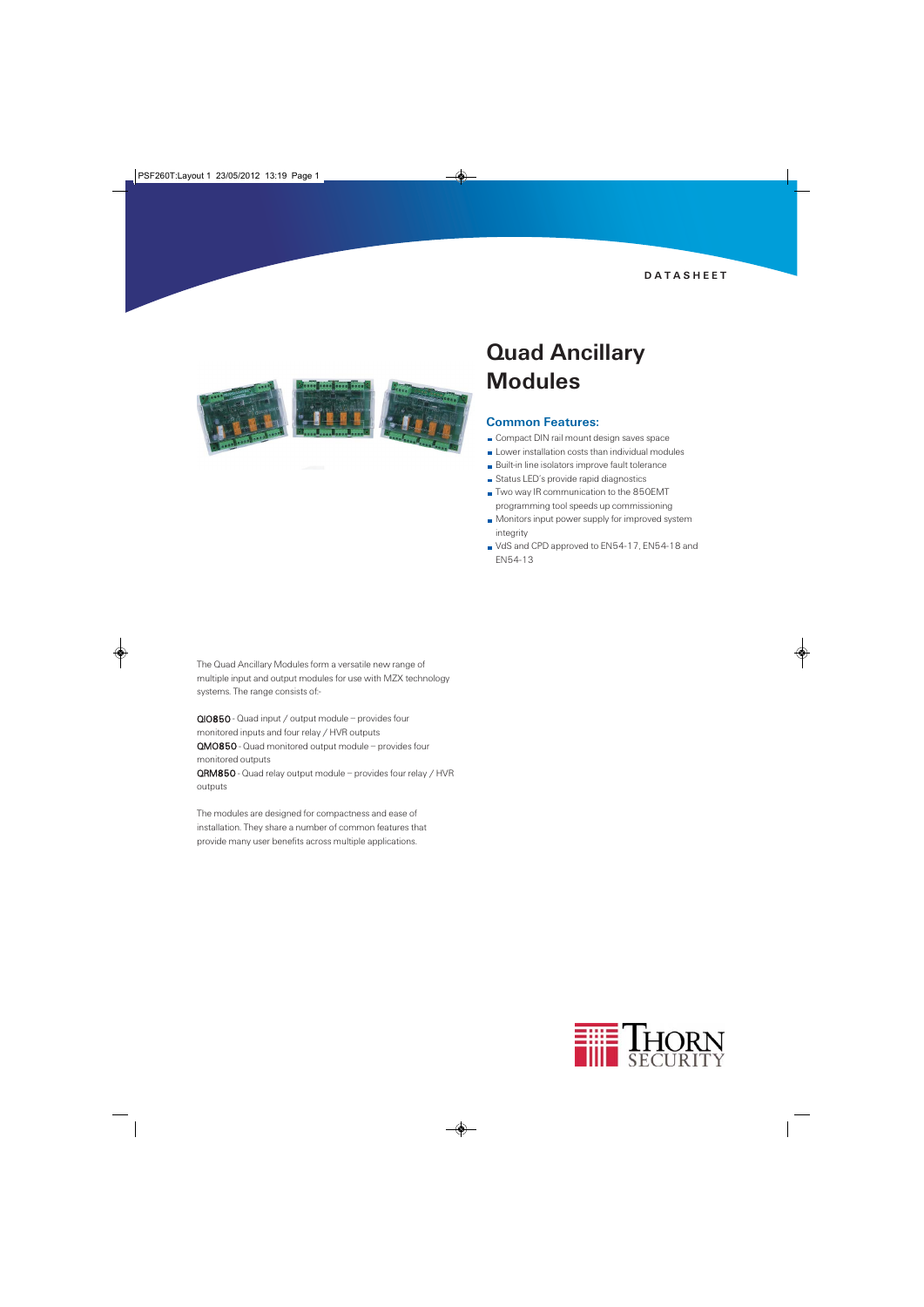# Quad Ancillary Modules

### Quad Input/Output Module (QIO850)

The Quad Input/Output Module connects directly to the MZX Digital loop and provides four change over relay outputs, four High Voltage Relay (HVR) outputs and four monitored inputs. It is loop powered and therefore does not need a power supply, however it can monitor the presence of a local 24Vdc or 48Vdc power supply.

### Features:

- Four change over relay outputs and four monitored inputs each individually programmable for a wide range of applications
- Four HVR drivers. No need for a local power supply to switch 240Vac mains
- **Inputs can monitor normally open or normally closed contacts**
- The relay contacts are monitored and users are alerted to "output stuck" conditions
- Uses 2 addresses when configured for 2 inputs with 2 associated outputs
- Uses 4 addresses when configured for 4 inputs with 4 associated outputs
- Uses 8 addresses when configured for 4 inputs and 4 independant outputs

### Applications

- BS7273-4 door monitor and control (UK only)
- Damper control
- Sprinkler monitoring
- $\blacksquare$  Interface to conventional systems / shop interface
- Interface to medical gas panels / gas detection systems
- Interface to extinguishing systems / 3rd party detectors
- **Local isolation input and control**
- 240VAC secondary sounder monitor and control via an HVR module

## Quad Monitored Output Module (QMO850)

The Quad Monitored Output Module connects directly to the MZX Digital loop and requires a 24Vdc or 48Vdc power supply. It provides four monitored outputs for connection to conventional sounder circuits or auxiliary relays.

### Features:

- Four polarity reversal monitored outputs
- **Class A or Class B wiring for versatility**
- Uses 2 addresses when configured for 2 outputs
- Uses 4 addresses when configured for 4 outputs

## **Applications**

- Conventional sounder monitor and control
- Aux relay monitor and control



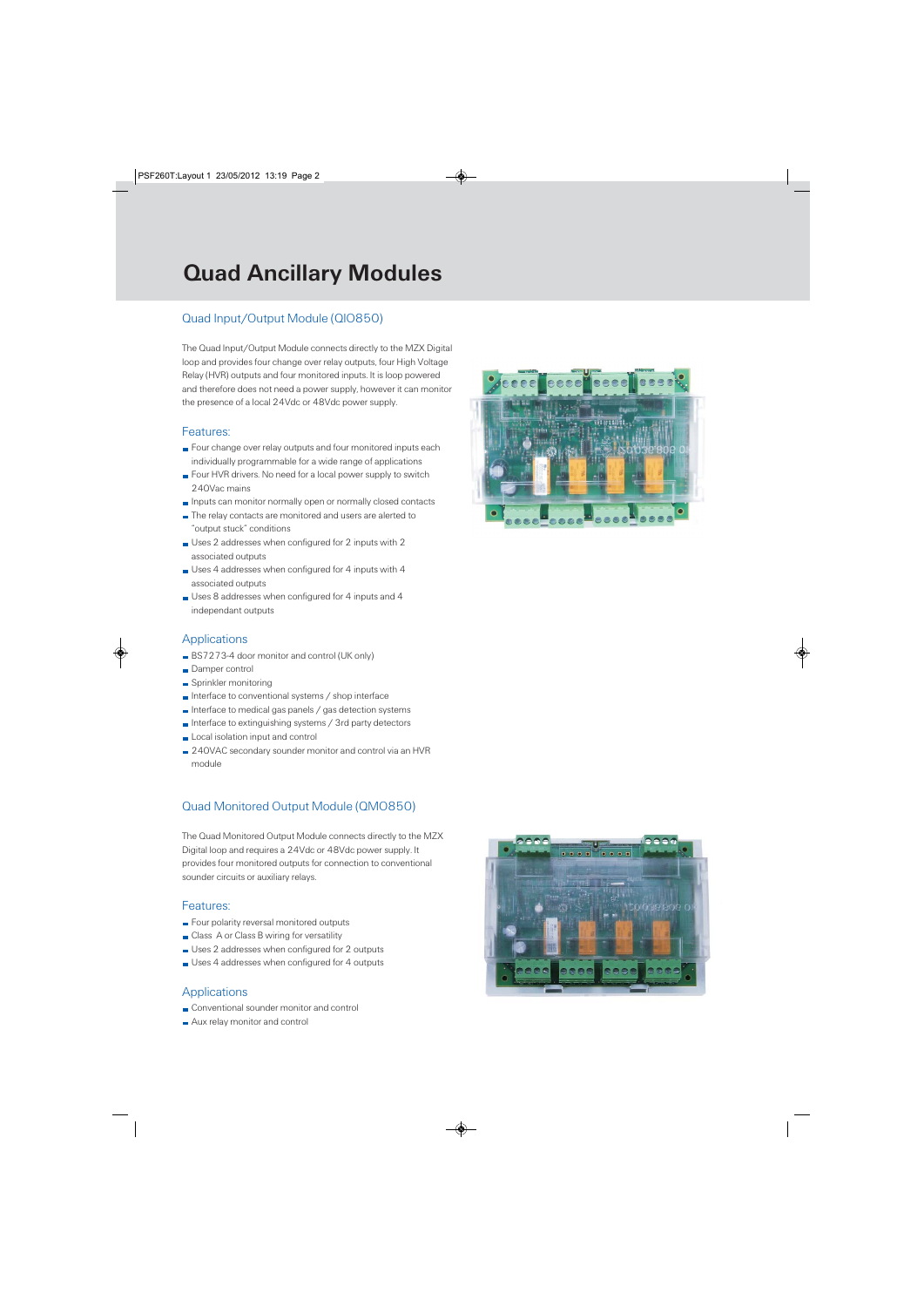# Quad Ancillary Modules

## Quad Relay Output Module (QRM850)

The Quad Relay Output Module connects directly to the MZX Digital loop and provides four change over relay outputs or four High Voltage Relay (HVR) outputs. It is loop powered and therefore does not need a power supply, however it can monitor the presence of a local 24Vdc or 48Vdc power supply.

#### Features:

- Four change over relay outputs each individually programmable for a wide range of applications
- Four HVR drivers. No need for a local power supply to switch 240Vac mains
- The relay contacts are monitored and users are alerted to "output stuck" conditions
- Uses 2 addresses when configured for 2 outputs
- Uses 4 addresses when configured for 4 outputs

### **Applications**

- A/C control
- **Plant control**
- **Smoke control systems**
- Lift control